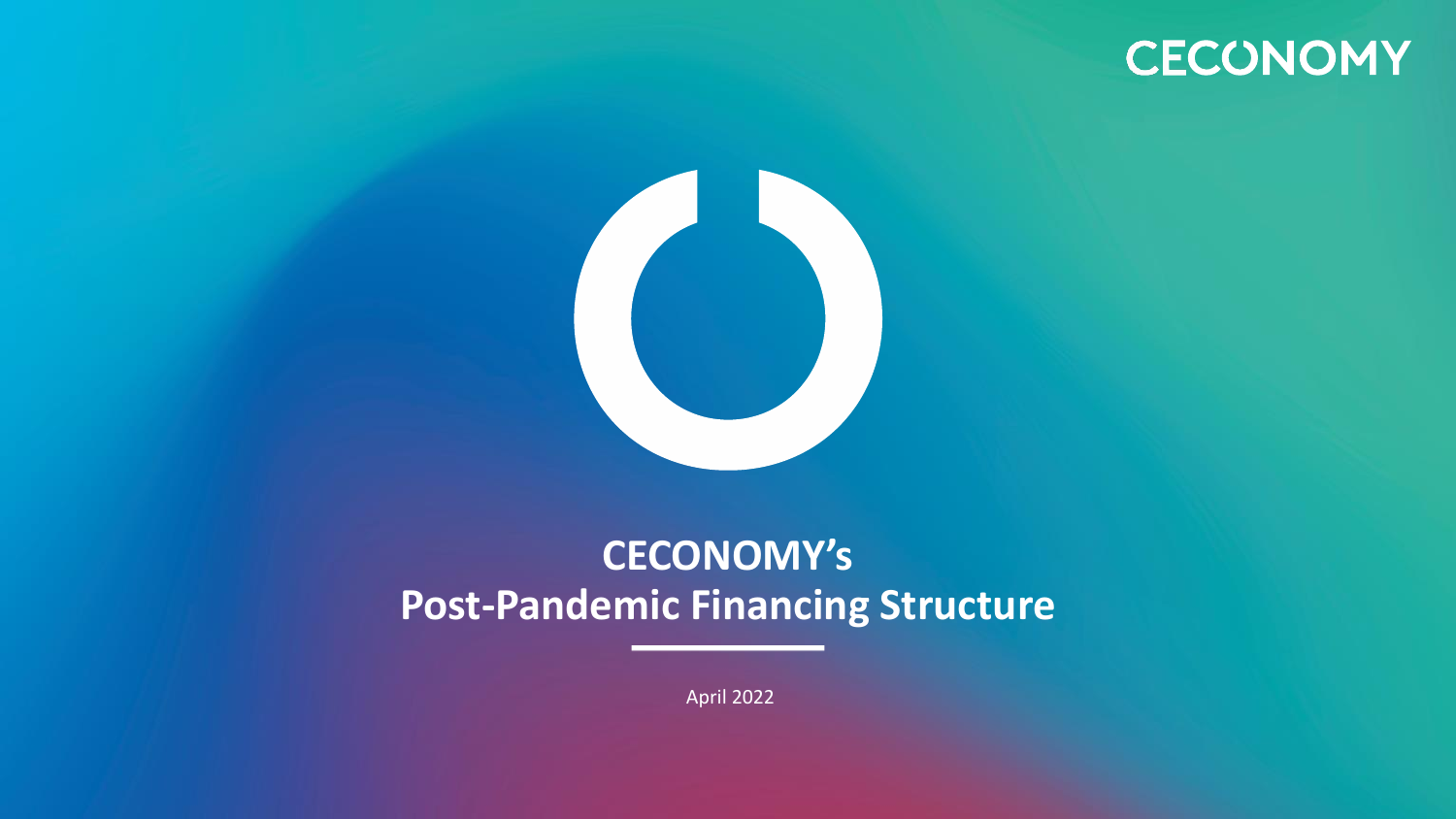#### **Disclaimer and Notes**

**NOT FOR DISTRIBUTION, PUBLICATION OR TRANSMISSION, DIRECTLY OR INDIRECTLY, IN OR INTO THE UNITED STATES OF AMERICA, CANADA, AUSTRALIA, JAPAN OR OTHER COUNTRIES WHERE SUCH DISTRIBUTION OR PUBLICATION MAY BE UNLAWFUL.**

The offering of the notes is being made by means of an offering memorandum. This announcement does not constitute an offer to sell or the solicitation of an offer to buy the notes or any other security and shall not constitute an offer, solicitation or sale in the United States, Canada, Japan, Australia or in any jurisdiction in which, or to any persons to whom, such offering, solicitation or sale would be unlawful.

The securities referred to herein have not been, and will not be, registered under the U.S. Securities Act of 1933, as amended (the "U.S. Securities Act") or the securities laws of any state of the United States or any other jurisdiction and the securities may not be offered or sold within the United States or to, or for the account or benefit of, U.S. persons, except pursuant to an exemption from, or in a transaction not subject to, the registration requirements of the U.S. Securities Act and applicable state or local securities laws of other jurisdictions.

The securities referred to herein are not being offered to the public in the European Economic Area ("EEA") within the meaning of Regulation (EU) 2017/1129 (the ''EU Prospectus Regulation''). In member states of the EEA, this announcement is directed only at persons who are ''qualified investors'' within the meaning of the EU Prospectus Regulation. This announcement must not be acted on or relied on in any member state of the EEA by persons who are not qualified investors. Any investment or investment activity to which this announcement relates is available only to qualified investors in any member state of the EEA.

The securities referred to herein are not being offered to the public in the United Kingdom within the meaning of Regulation (EU) 2017/1129 as it forms part of domestic law by virtue of the EUWA (the ''UK Prospectus Regulation''). In the United Kingdom, this announcement is only being distributed to and is only directed at persons who are ''qualified investors'' within the meaning of the UK Prospectus Regulation who (i) are investment professionals falling within Article 19(5) of the Financial Services and Markets Act 2000 (Financial Promotion) Order 2005 (as amended) of the United Kingdom (as amended, the ''Order''), (ii

are persons who are high net worth entities falling within Article 49(2)(a) to (d) of the Order or (iii) who are persons to whom an invitation or inducement to engage in investment activity (within the meaning of section 21 of the Financial Services and Markets Act 2000 of the United Kingdom) (as amended, the ''FSMA'') in connection with the issue or sale of any notes may otherwise lawfully be communicated or caused to be communicated (all such persons together being referred to as ''Relevant Persons'').

This announcement is directed only at (i) in the United Kingdom, persons who are Relevant Persons and (ii) in any member state of the EEA, persons who are qualified investors. Any investment or investment activity to which this announcement relates is available only to Relevant Persons in the United Kingdom and qualified investors in any member state of the EEA.

The notes are not intended to be offered, sold or otherwise made available to and should not be offered, sold or otherwise made available to any retail investor in the EEA. For these purposes, a retail investor means a person who is one (or more) of: (i) a retail client as defined in point (11) of Article 4(1) of EU MiFID II; or (ii) a customer within the meaning of Directive (EU) 2016/97 (the ''Insurance Distribution Directive''), where that customer would not qualify as a professional client as defined in point (10) of Article 4(1) of EU MiFID II. Consequently, no key information document required by Regulation (EU) No. 1286/2014 (the ''EU PRIIPs Regulation'') for offering or selling the notes or otherwise making them available to retail investors in the EEA has been prepared and therefore offering or selling the notes or otherwise making them available to any retail investor in the EEA may be unlawful under the EU PRIIPS Regulation.

The notes are not intended to be offered, sold or otherwise made available to and should not be offered, sold or otherwise made available to any retail investor in the United Kingdom. For these purposes, a retail investor means a person who is one (or more) of: (i) a retail client, as defined in point (8) of Article 2 of Regulation (EU) No. 2017/565 as it forms part of domestic law by virtue of the EUWA; (ii) a customer within the meaning of the provisions of the FSMA and any rules or regulations made under the FSMA to implement the Insurance Distribution Directive, where that customer would not qualify as a professional client, as defined in point (8) of Article 2(1) of Regulation (EU) No. 600/2014 as it forms part of domestic law by virtue of the EUWA. Consequently, no key information document required by Regulation (EU) No. 1286/2014 as it forms part of domestic law by virtue of the EUWA (the ''UK PRIIPs Regulation'') for offering or selling the notes or otherwise making them available to retail investors in the United Kingdom has been prepared and, therefore, offering or selling the notes or otherwise making them available to any retail investor in the United Kingdom may be unlawful under the UK PRIIPs Regulation.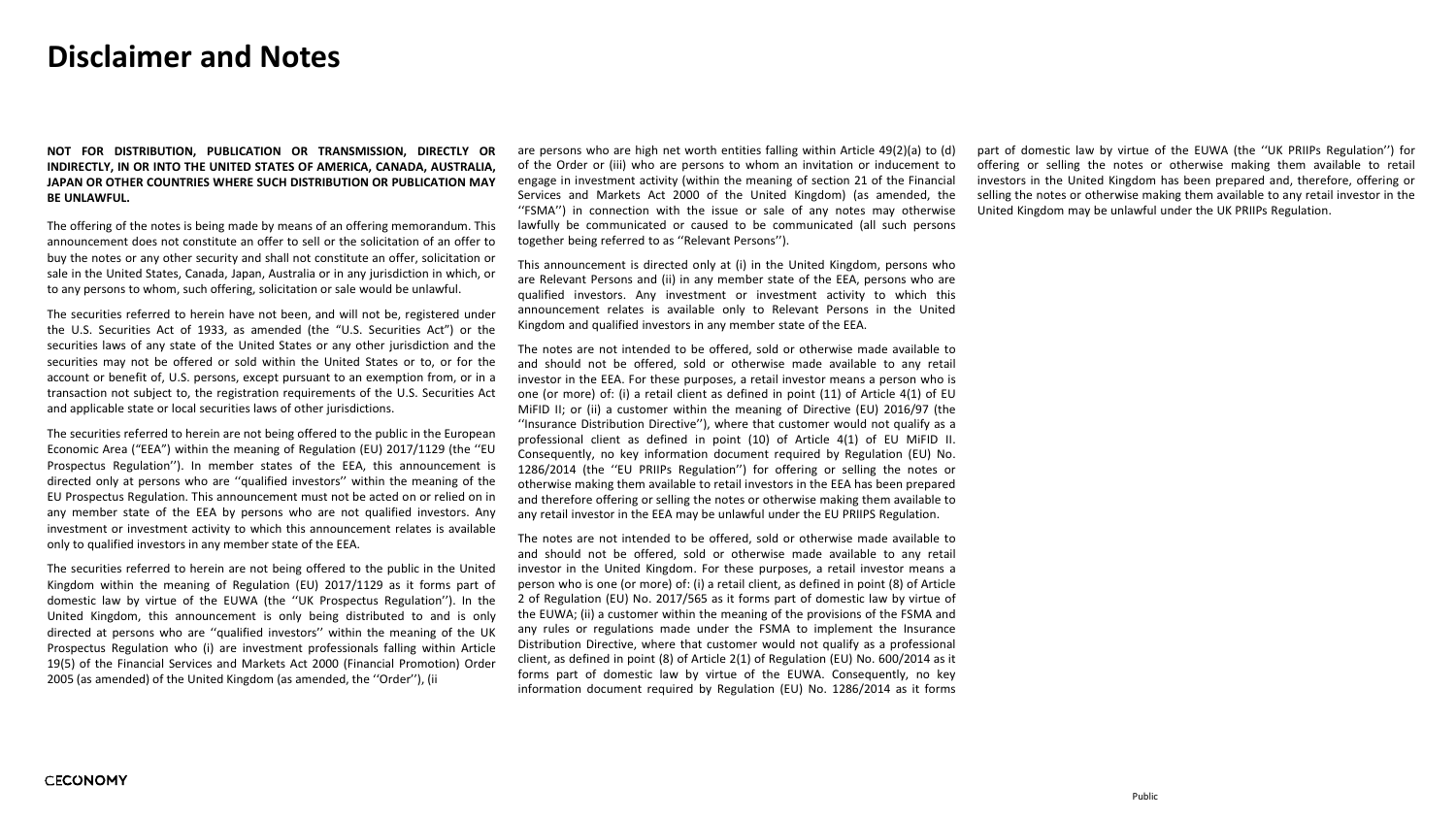### **In August 2021, CECONOMY replaced its COVID-19 Structure by 1.06 €bn ESG-linked syndicated loan facilities**

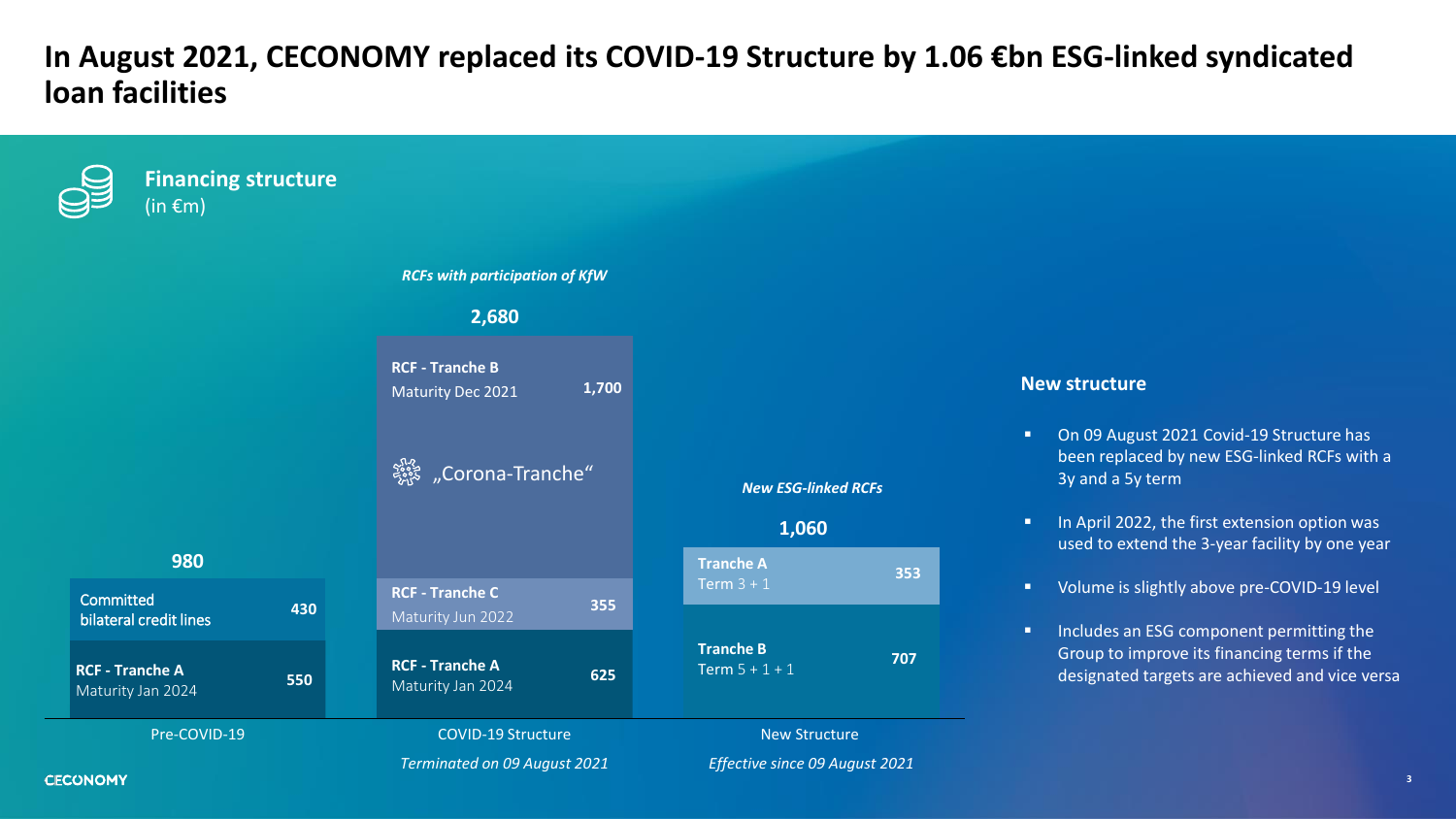**CECONOMY has secured its post-pandemic financing structure with diverse financing sources and an extended maturity profile**

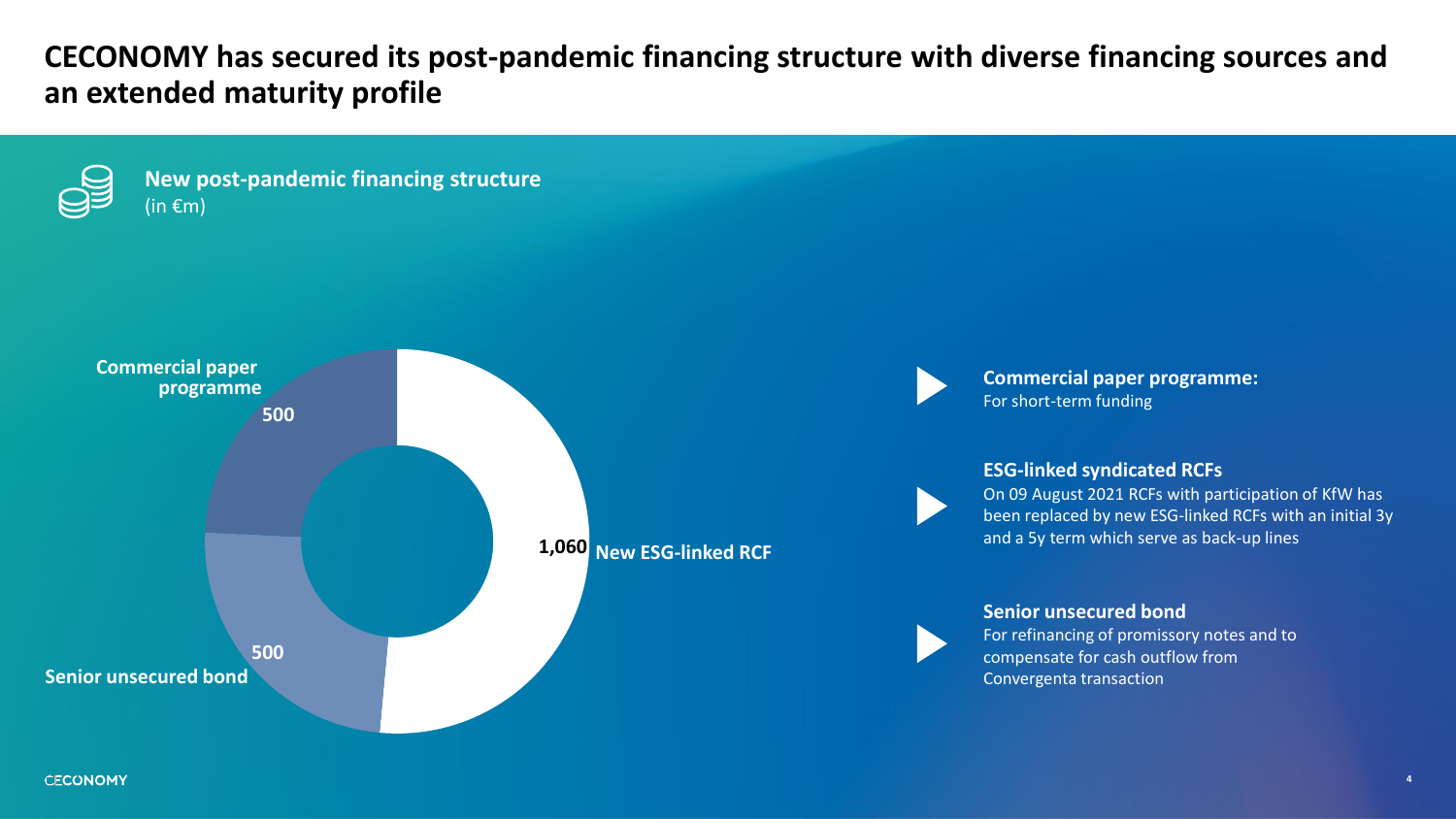## **CECONOMY improves its financial flexibility with an extended, long-term maturity profile**



```
* With one one-year extension options; ** With two one-year extension options
```